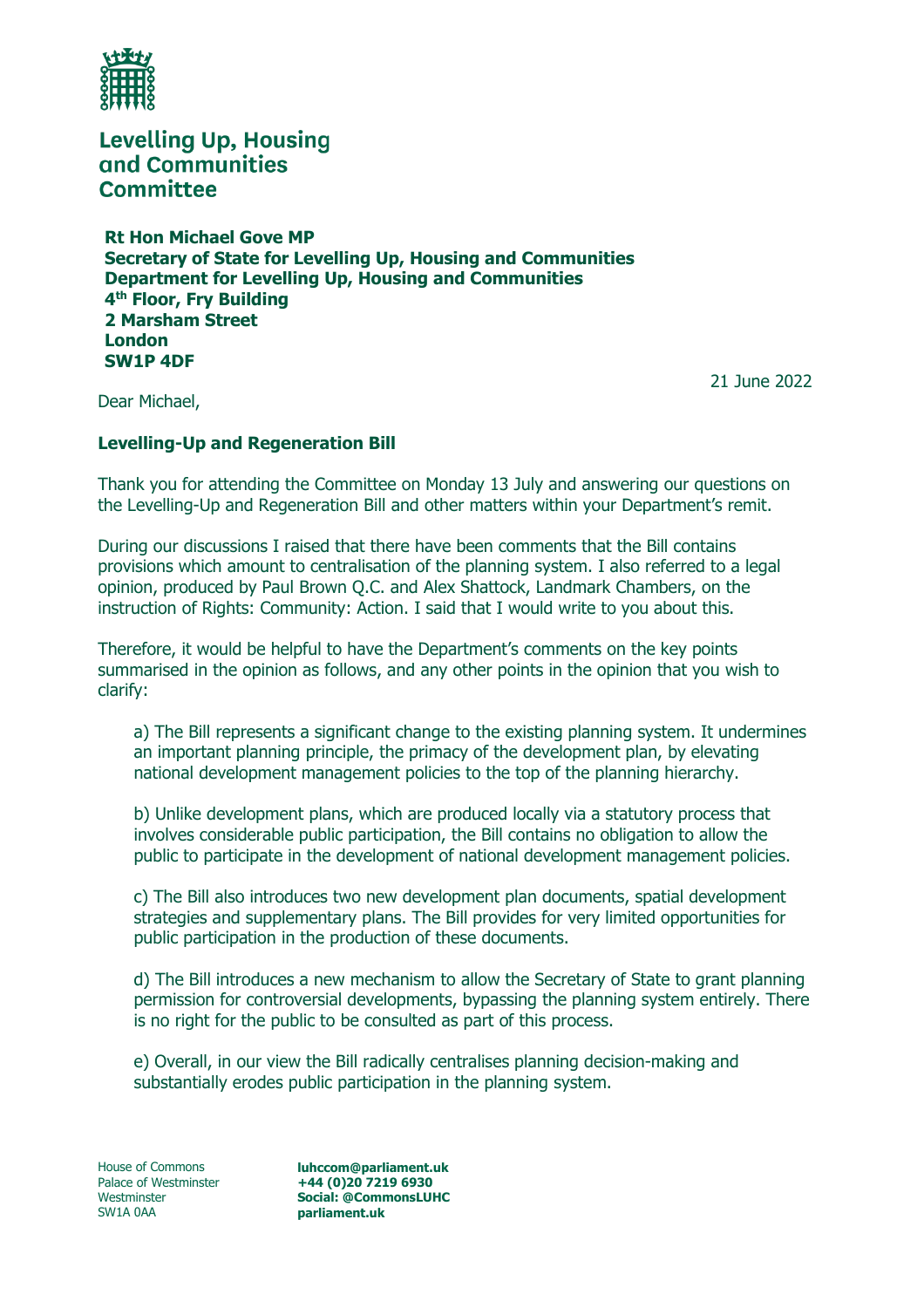

It would be helpful to receive a response by 4 July.

With best wishes,

The

**Clive Betts MP Chair, Levelling Up, Housing and Communities Committee**

House of Commons Palace of Westminster Westminster SW1A 0AA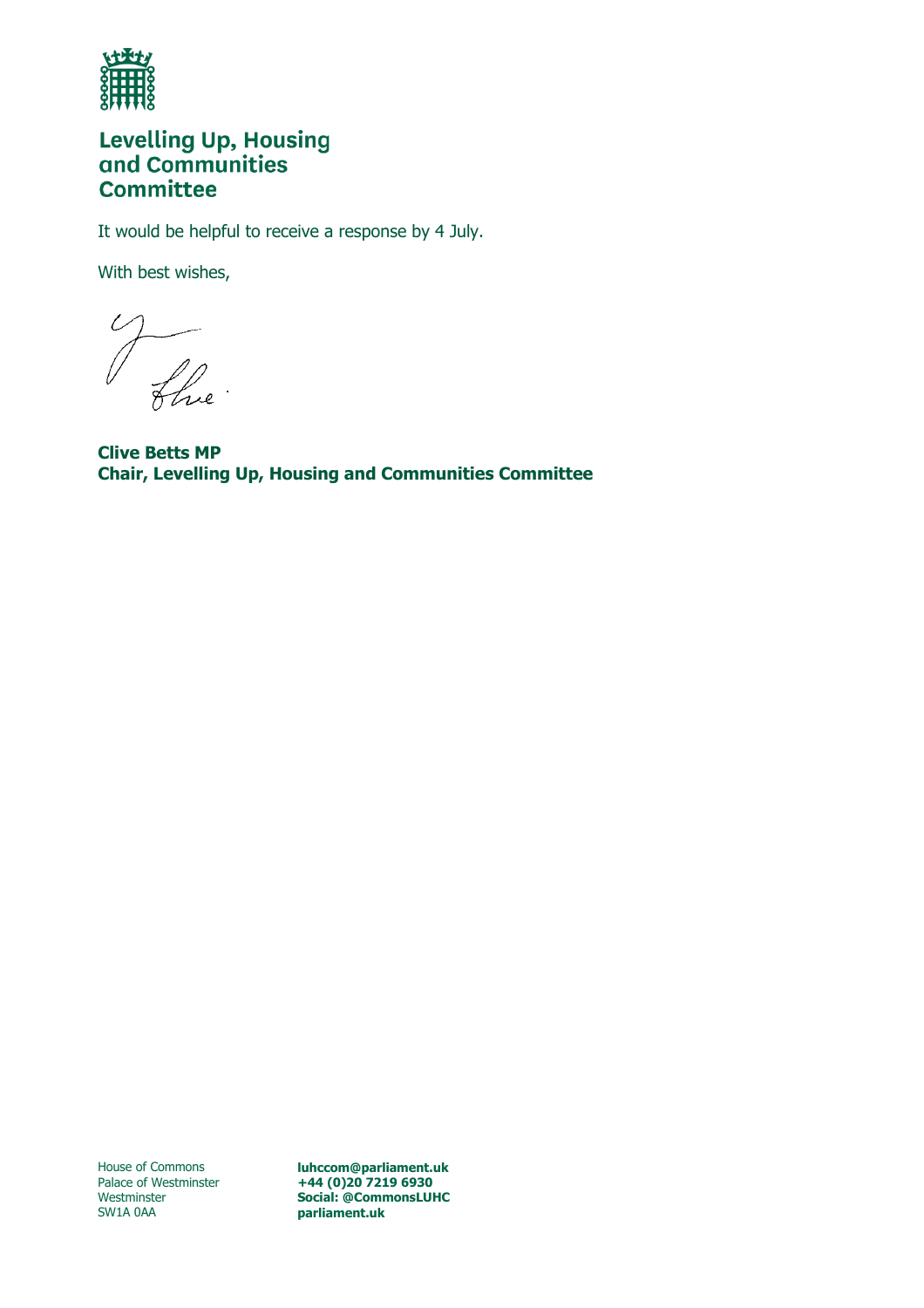

**Briefing note on the provisions in the Levelling Up and Regeneration Bill concerning public participation in the planning system** 

*Paul Brown Q.C. and Alex Shattock, Landmark Chambers* 

#### **Summary**

1. We are instructed by Rights: Community: Action to provide a briefing note on the provisions in the Levelling Up and Regeneration Bill ("the Bill") that affect public participation in the planning system.<sup>1</sup> The key points are as follows:

a) The Bill represents a significant change to the existing planning system. It undermines an important planning principle, the primacy of the development plan, by elevating national development management policies to the top of the planning hierarchy.

b) Unlike development plans, which are produced locally via a statutory process that involves considerable public participation, the Bill contains no obligation to allow the public to participate in the development of national development management policies.

c) The Bill also introduces two new development plan documents, spatial development strategies and supplementary plans. The Bill provides for very limited opportunities for public participation in the production of these documents.

d) The Bill introduces a new mechanism to allow the Secretary of State to grant planning permission for controversial developments, bypassing the planning system entirely. There is no right for the public to be consulted as part of this process.

e) Overall, in our view the Bill radically centralises planning decision-making and substantially erodes public participation in the planning system.

2. We address these issues below in more detail under the following broad themes: 1 centralising planning policy, 2 reducing public involvement in the development of planning policy, and 3 making it easier to grant permission for controversial development.

#### **Theme 1: centralising planning policy (clauses 83, 84, Schedule 6)**

3. The guiding principle that underpins the existing planning system is the primacy of the locallyproduced development plan. Under the current system:

a) Development plans are produced in draft by local planning authorities. They are then consulted on extensively with local residents and other stakeholders.

House of Commons Palace of Westminster **Westminster** SW1A 0AA

<sup>1</sup> Available here: https://bills.parliament.uk/bills/3155.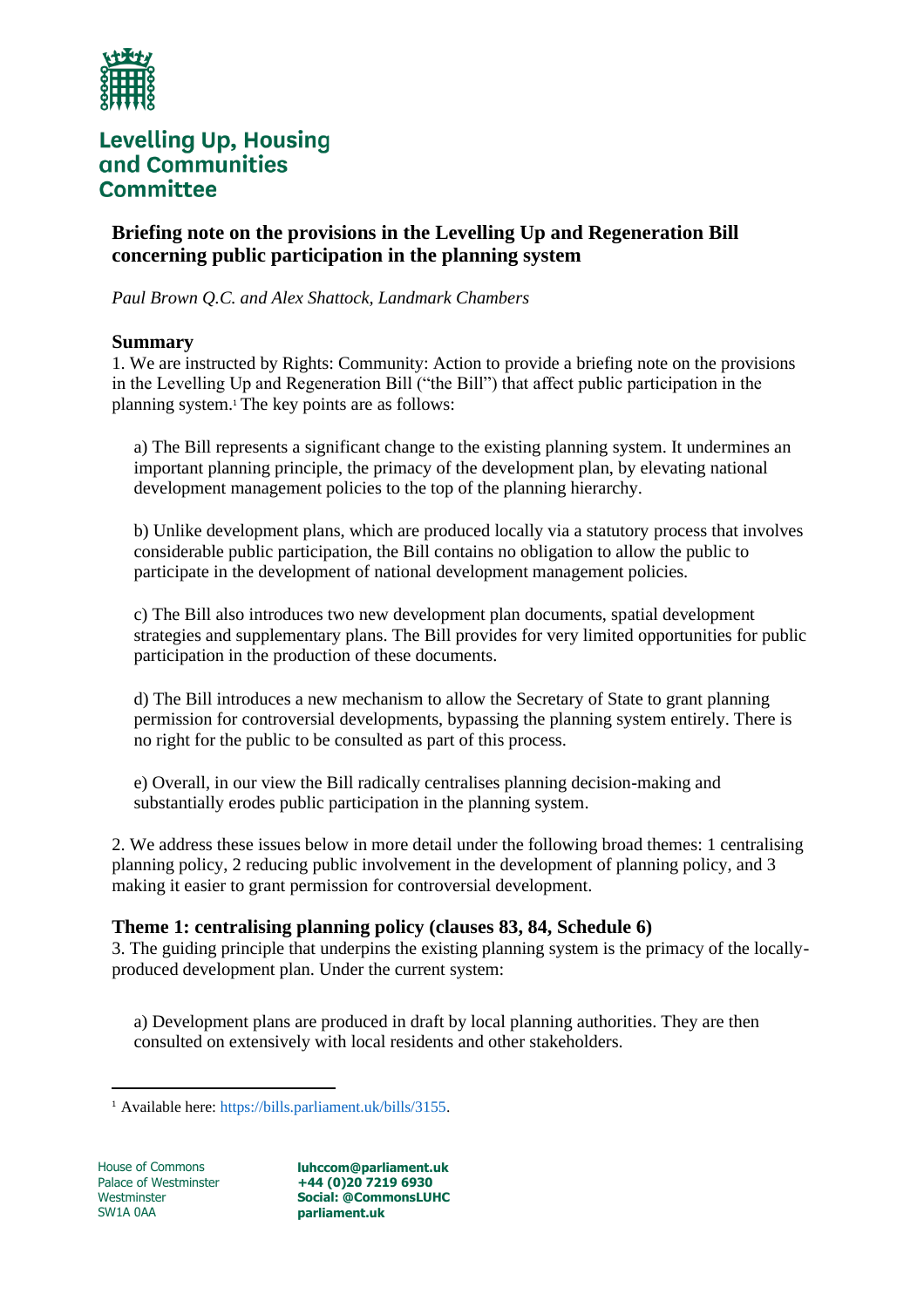

b) Following consultation and further amendment, development plans are then submitted to the Planning Inspectorate for independent examination, allowing further representations to be made by interested parties.

c) Once a development plan has passed examination and is formally adopted by the local planning authority, the law requires that planning decision makers must make key planning decisions (such as the grant of planning permission) in accordance with that development plan, unless material considerations indicate otherwise.<sup>2</sup>

4. However, the Bill represents a dramatic departure from this principle. It turns the existing planled system into a "plan and national policy"-led system. It does this in five ways:

a) Firstly, whereas conformity with national policy is currently one of the criteria by which the "soundness" of a Local Plan is assessed, the Bill positively prohibits a local plan from being inconsistent with any national development management policy.<sup>3</sup>

b) Secondly, the Bill amends the existing law so that planning decisions must be made "*in accordance with the development plan and any national development management policies*."<sup>4</sup> The primacy of the development plan is therefore explicitly removed.

c) Thirdly, the Bill introduces a requirement that any conflict between the development plan and a national development management policy "*must be resolved in favour of the national development management policy*."<sup>5</sup> This provision means that the development plan will always be subservient to national policy.

d) Fourthly, the Bill reduces the circumstances in which planning decision makers can depart from the requirements of national policies (and, to the extent they are consistent with national policies, development plan policies).<sup>6</sup>

e) Fifthly, the only definition in the Bill of a national development management policy is "*a policy (however expressed) of the Secretary of State in relation to the development or use of land in England, or any part of England, which the Secretary of State by direction designates as a national development management policy*."<sup>7</sup> This gives the Secretary of State almost

<sup>7</sup> Clause 84

<sup>2</sup> Planning and Compulsory Purchase Act 2004, s.38(6).

<sup>&</sup>lt;sup>3</sup> See the proposed new s.15C(7)(b), Schedule 7.

<sup>4</sup> Clause 83(2), amending s.38(6) of the Planning and Compulsory Purchase Act 2004: see also Schedule 6.

<sup>5</sup> Clause 83(2).

<sup>6</sup> Clause 83(2): "the determination must be made in accordance with the development plan and any national development management policies, unless material considerations **strongly** indicate otherwise" (emphasis added).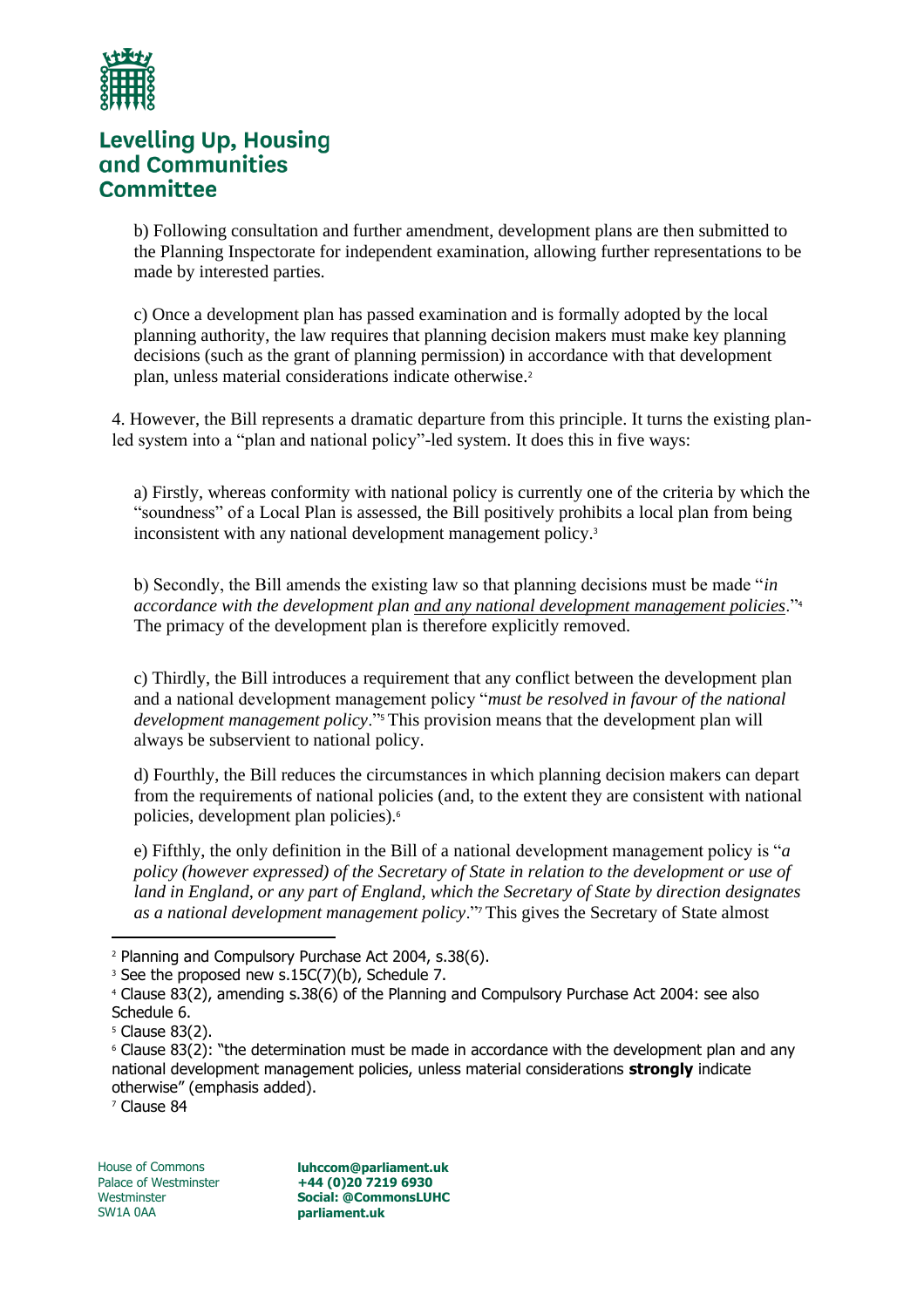

unlimited discretion in the policies which, once designated as national development management policies, will override the development plan and determine how planning decisions are made.

5. It is therefore clear that the Bill will significantly centralise development management in England. Under the new regime, locally-produced development plan policies will only be permissible and/or relevant insofar as they do not conflict with central government policies. The scope for granting permission for proposals which do not accord with the development plan or national development management policies will also be reduced.

6. This is a stark change from the current system.

a) While the National Planning Policy Framework ("NPPF") is currently an important material consideration for plan-makers, it only "*provides a framework within which locally-prepared plans for housing and other development can be produced*".<sup>8</sup> Under the Bill, local authorities would be positively precluded from incorporating many policies which are currently typically found in a local plan, if these would "*(in substance) repeat*" any national development management policy.<sup>9</sup>

b) Notwithstanding the indication in the 'presumption in favour of sustainable development'<sup>10</sup> that, where local plans are out of date, planning decisions should be made by reference to the policies of the NPPF, the NPPF explicitly recognises that the presumption does not change the statutory status of the development plan.<sup>11</sup> Case law makes it clear that this applies even to local plans that are 'out of date.' The Bill would change that statutory status, expressly making the local plan subservient to national policy.

#### **Theme 2: Reducing public involvement in the development of planning policy (clause 82, 84 and Schedule 7)**

7. As we note above, there is a significant degree of public participation in the production of the development plan and the development management policies contained within it. However, the proposals in the Bill will remove an entire tier of policies from the scope of local plans, to be replaced by development management policies produced in Whitehall. Despite the fact that these policies will affect many more people than a locally-produced development plan, the process for producing these policies involves very limited rights of public participation.

8. Clause 84(3) of the Bill provides that a national development management policy can only be introduced or amended following "*such consultation with, and participation by, the public or any* 

House of Commons Palace of Westminster **Westminster** SW1A 0AA

<sup>&</sup>lt;sup>8</sup> National Planning Policy Framework (2021), paragraph 1.

<sup>&</sup>lt;sup>9</sup> See proposed new s. 15C(7)(b), Schedule 7.

<sup>10</sup> NPPF para 11.

<sup>&</sup>lt;sup>11</sup> NPPF para 12.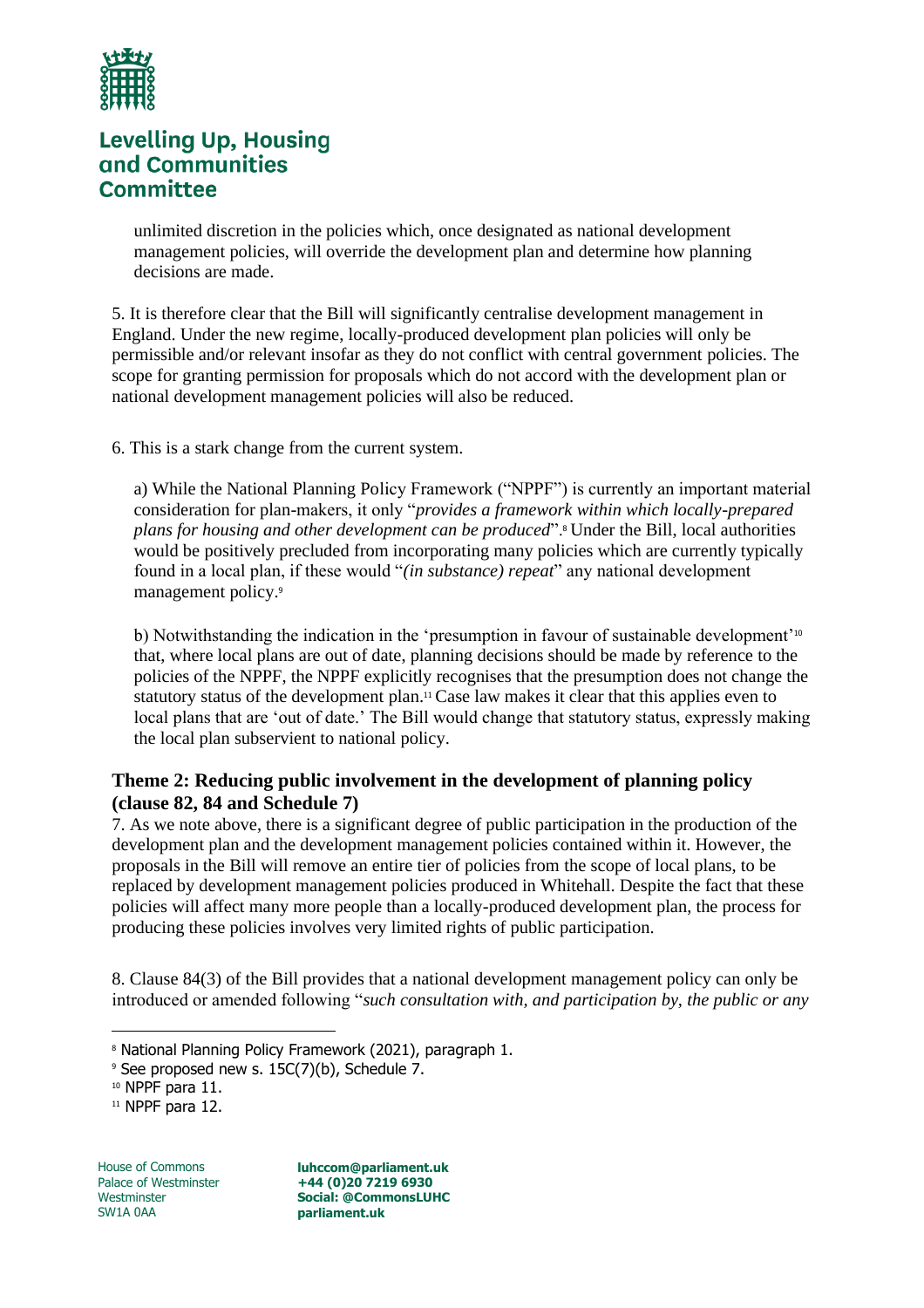

*bodies or persons (if any) as the Secretary of State thinks appropriate*". This is a very weak obligation that offers maximum discretion to the Secretary of State regarding who to consult (if anyone).

9. Clause 82 introduces two new documents that can be considered part of the development plan, spatial development strategies and supplementary plans:

a) Schedule 7, paragraph 15AC of the Bill provides that a spatial development strategy must involve an examination in public "*unless the Secretary of State directs otherwise*": in other words, the Secretary of State may decide not to hold an examination. Paragraph 15AC also states that "*No person is to have a right to be heard at an examination in public*." This is in stark contrast to the examination of development plans, for which there is an explicit right to be heard at examination.<sup>12</sup>

b) Under the existing law, supplementary planning documents cannot contain development management policies, precisely because it is deemed important that such policies are subject to consultation and public examination.<sup>13</sup> In contrast, while the new supplementary documents will be subject to examination, Schedule 7, paragraph 15DB states that "*the general rule is that the independent examination is to take the form of written representations*." This is alleviated in part by the fact that the examiner must cause a hearing for the purposes of receiving oral representations if the examiner considers that necessary to ensure adequate examination of an issue, or for a person to be given a fair chance to put a cas:, but even so, the discretion here is broad.

### **Theme 3: making it easier to grant permission for controversial development (clause 97)**

10. The Bill also introduces a new mechanism for "Urgent Crown development" in clause 97. This provision is likely to be used by the government to build controversial national projects, such as the asylum processing centres that have recently been the subject of legal challenge when introduced under existing planning powers.

House of Commons Palace of Westminster **Westminster** SW1A 0AA

<sup>&</sup>lt;sup>12</sup> Planning and Compulsory Purchase Act 2004, s.20(6).

<sup>13</sup> <sup>13</sup>See reg 2(1) and 5 of the Town and Country Planning (Local Planning) (England) Regulations 2012; considered in *William Davis Ltd v Charnwood Borough Council* [2017] EWHC 3006 (Admin) and *R (Skipton Properties Ltd) v Craven DC* [2017] EWHC 534. In *William Davis* the judge noted at [61] the underlying principle that "*the development plan is the place in which to address policies regulating development*." The judge also referred, at [63] to the principle of the Planning Code (emphasis added): "*It is in that context that I refer to the concept of the Planning Code, and within it to the role of the development plan, and to the importance given by the code to proper examination of the development plan, and to the fair consideration by an independent person of objections and representations made. From the point of view of all types of participant in the planning process, the process of development plan approval and adoption is important*."